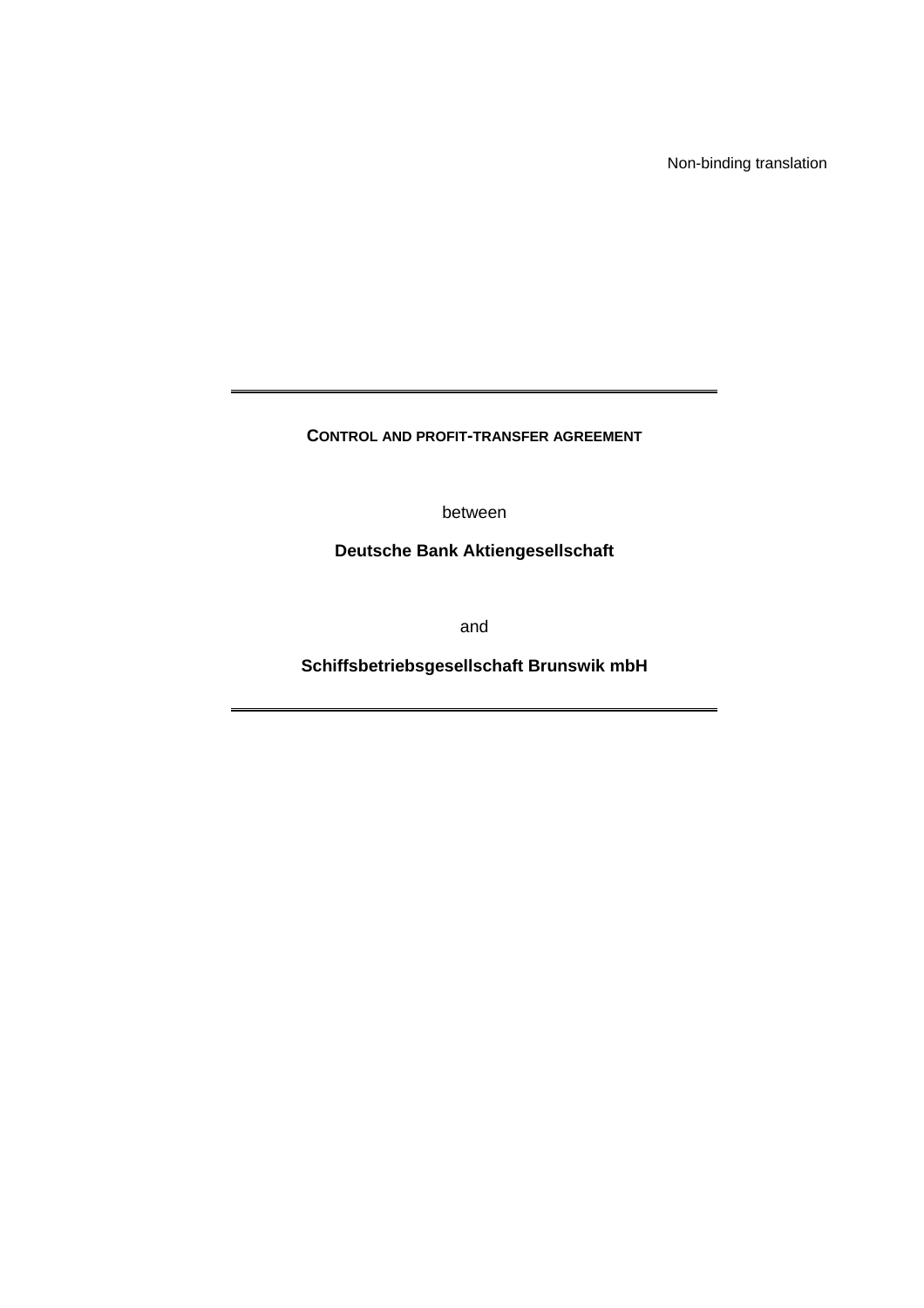# **CONTROL AND PROFIT-TRANSFER AGREEMENT**

#### **between**

1. Deutsche Bank Aktiengesellschaft with its headquarters in Frankfurt am Main, entered in the Commercial Register of the District Court of Frankfurt am Main with the number HRB 30 000,

(referred to hereinafter as the **"Parent Company"**)

#### **and**

2. Schiffsbetriebsgesellschaft Brunswik mbH with its headquarters in Hamburg, entered in the Commercial Register of the District Court of Hamburg with the number HRB 44222,

(referred to hereinafter as the **"Subsidiary Company"**)

## **Preamble**

A control and profit-transfer agreement has been in place since April 20, 1985, between the Subsidiary Company and the legal predecessor of the Parent Company, Schiffshypothekenbank zu Lübeck, which merged with the Parent Company in 2008. This agreement is hereby amended and completely rewritten as follows:

## **§ 1 MANAGEMENT OF THE TAX ENTITY**

- 1.1 The direction of the Subsidiary Company shall be submitted to the Parent Company. The Parent Company shall accordingly be entitled to issue instructions to the Directors of the Subsidiary Company as regards management of the company. The Subsidiary Company undertakes to follow instructions issued by the Parent Company. Management and representation of the Subsidiary Company shall continue to be the responsibility of the Directors of this company.
- 1.2 The Parent Company shall not issue instructions to the Directors of the Subsidiary Company to amend, maintain or terminate this agreement.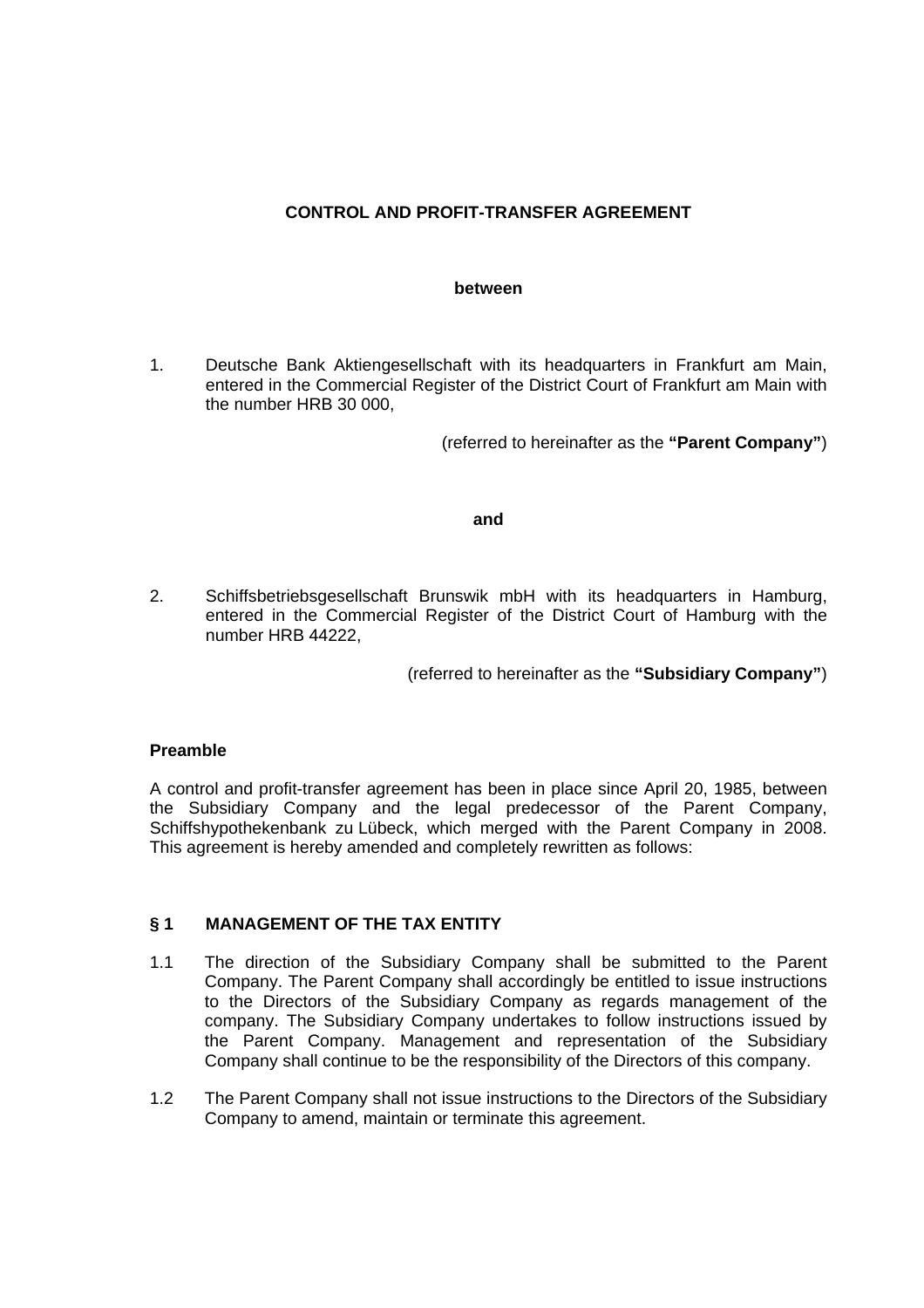## **§ 2 PROFIT TRANSFER**

 The Subsidiary Company undertakes to pay all of its profits to the Parent Company for the term of this agreement. The scope of profit transfer shall be governed, in addition to and with precedence over § 4 of this agreement, by § 301 of the German Stock Corporation Act in its from time to time applicable version.

## **§ 3 ABSORPTION OF LOSSES**

 For the duration of the agreement, the Parent Company shall be obliged to absorb the Subsidiary Company's losses in accordance with all the provisions of § 302 of the German Stock Corporation Act in its from time to time applicable version.

#### **§ 4 ESTABLISHMENT AND LIQUIDATION OF RESERVES**

- 4.1 The Subsidiary Company may, with the agreement of the Parent Company, place amounts from annual net profit into revenue reserves (§ 272 Para. 3 of German Commercial Code) with the exception of legal reserves, provided this is permitted by commercial law and is economically justified on the basis of a reasonable commercial assessment. Other revenue reserves as defined in § 272 Para. 3 of German Commercial Code established during the term of this agreement on the request of the Parent Company must be liquidated and used to reconcile an annual loss or be transferred as profit.
- 4.2 The transfer of amounts from the liquidation of capital reserves or from revenue reserves and profit carried forward before this agreement comes into force shall be prohibited.

#### **§ 5 COMING INTO EFFECT, TERM AND TERMINATION**

- 5.1 In order to come into effect, this agreement requires the approval of the Parent Company's general meeting and the Subsidiary Company's shareholders' meeting.
- 5.2 The agreement came into effect, at the latest, with its entry in the Subsidiary Company's Commercial Register on February 1, 1995 and retroactively as regards the appropriation of profits. The present amended version of the control and profit-transfer agreement shall come into effect with its entry in the Subsidiary Company's Commercial Register and  $-$  with the exception of § 1 of this agreement (Management of the tax entity) –apply retroactively from the start of the Subsidiary Company's financial year, in which the amendment becomes effective. The agreement outlined in § 1 of this agreement shall only apply in its respective version once this agreement and/or its amendment have been entered in the Commercial Register for the headquarters of the Subsidiary Company.
- 5.3 The agreement shall be concluded for an indefinite period. However, the profittransfer agreement shall apply until 31.12.2014 at the earliest, and/or, where the amendment is only entered in the Commercial Register after 31.12.2010, until five years after the end of the Subsidiary Company's financial year, in which the